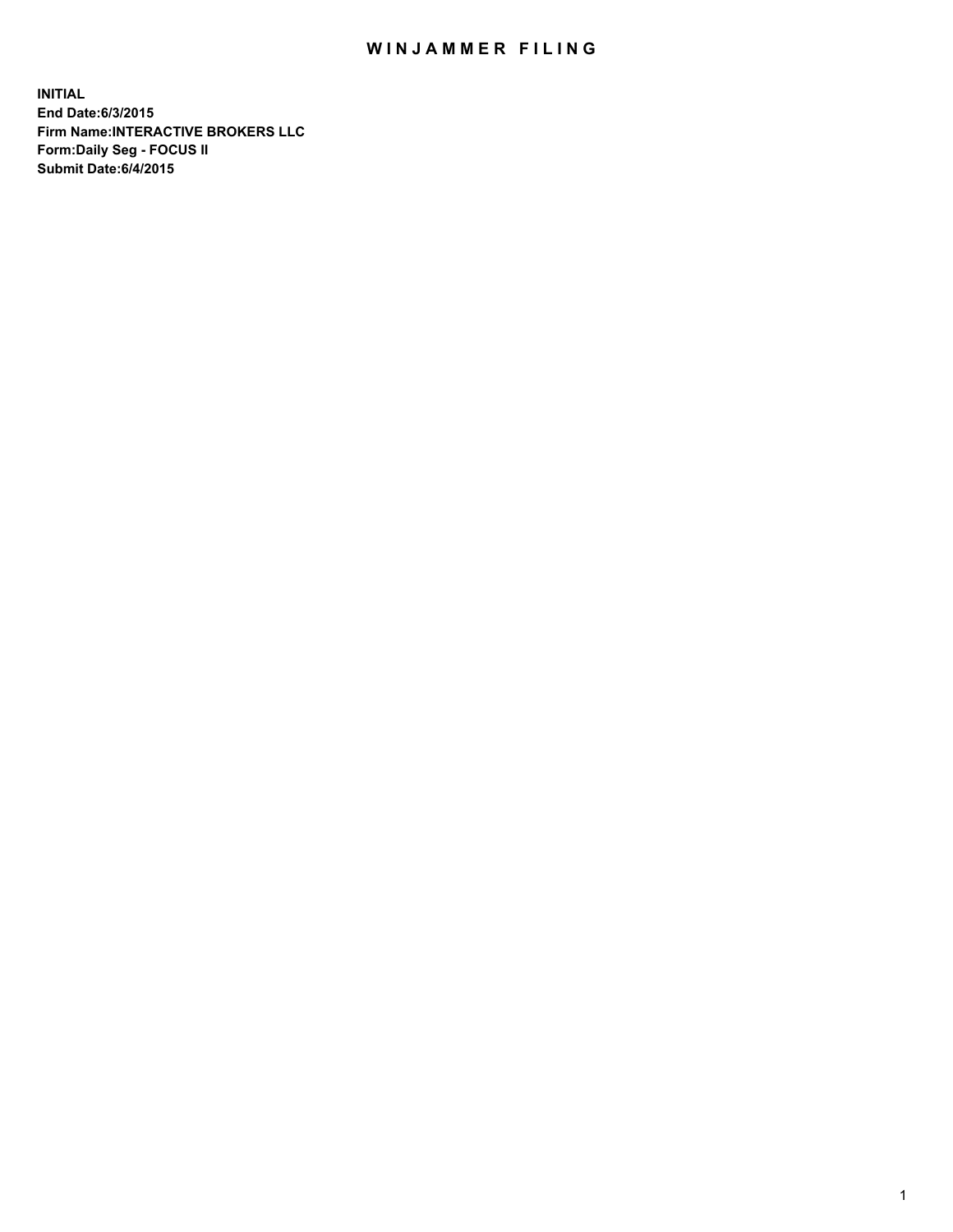## **INITIAL End Date:6/3/2015 Firm Name:INTERACTIVE BROKERS LLC Form:Daily Seg - FOCUS II Submit Date:6/4/2015 Daily Segregation - Cover Page**

| Name of Company<br><b>Contact Name</b>                                            | <b>INTERACTIVE BROKERS LLC</b><br><b>Michael Ellman</b> |
|-----------------------------------------------------------------------------------|---------------------------------------------------------|
| <b>Contact Phone Number</b>                                                       | 203-422-8926                                            |
| <b>Contact Email Address</b>                                                      | mellman@interactivebrokers.co                           |
|                                                                                   | $\underline{\mathbf{m}}$                                |
|                                                                                   |                                                         |
| FCM's Customer Segregated Funds Residual Interest Target (choose one):            |                                                         |
| a. Minimum dollar amount: ; or                                                    | $\overline{\mathbf{0}}$                                 |
| b. Minimum percentage of customer segregated funds required:% ; or                | 0                                                       |
| c. Dollar amount range between: and; or                                           | 155,000,000 245,000,000                                 |
| d. Percentage range of customer segregated funds required between:% and%.         | 00                                                      |
| FCM's Customer Secured Amount Funds Residual Interest Target (choose one):        |                                                         |
| a. Minimum dollar amount: ; or                                                    | $\overline{\mathbf{0}}$                                 |
| b. Minimum percentage of customer secured funds required:% ; or                   | 0                                                       |
| c. Dollar amount range between: and; or                                           | 80,000,000 120,000,000                                  |
| d. Percentage range of customer secured funds required between:% and%.            | 00                                                      |
|                                                                                   |                                                         |
| FCM's Cleared Swaps Customer Collateral Residual Interest Target (choose one):    |                                                         |
| a. Minimum dollar amount: ; or                                                    | $\overline{\mathbf{0}}$                                 |
| b. Minimum percentage of cleared swaps customer collateral required:% ; or        | $\underline{\mathbf{0}}$                                |
| c. Dollar amount range between: and; or                                           | 0 <sub>0</sub>                                          |
| d. Percentage range of cleared swaps customer collateral required between:% and%. | 0 <sub>0</sub>                                          |
|                                                                                   |                                                         |
| Current ANC:on                                                                    | 2,379,414,579 03-JUN-2015                               |
| <b>Broker Dealer Minimum</b>                                                      | 303,032,082                                             |
| Debit/Deficit - CustomersCurrent AmountGross Amount                               |                                                         |
| Domestic Debit/Deficit                                                            | 229,476                                                 |
| Foreign Debit/Deficit                                                             | 71,089 0                                                |
| Debit/Deficit - Non CustomersCurrent AmountGross Amount                           |                                                         |
| Domestic Debit/Deficit                                                            | 0 <sub>0</sub>                                          |
| Foreign Debit/Deficit                                                             | 0 <sub>0</sub>                                          |
| Proprietary Profit/Loss                                                           |                                                         |
| Domestic Profit/Loss                                                              | $\overline{\mathbf{0}}$                                 |
| Foreign Profit/Loss                                                               | $\underline{\mathbf{0}}$                                |
| Proprietary Open Trade Equity                                                     |                                                         |
| Domestic OTE                                                                      | <u>0</u>                                                |
| Foreign OTE                                                                       | <u>0</u>                                                |
| <b>SPAN</b>                                                                       |                                                         |
| <b>Customer SPAN Calculation</b>                                                  | 1,487,894,826                                           |
| Non-Customer SPAN Calcualation                                                    | 25,979,892                                              |
| Proprietary Capital Charges                                                       | <u>0</u>                                                |
| Minimum Dollar Amount Requirement                                                 | 20,000,000 [7465]                                       |
| Other NFA Dollar Amount Requirement                                               | 21,943,166 [7475]                                       |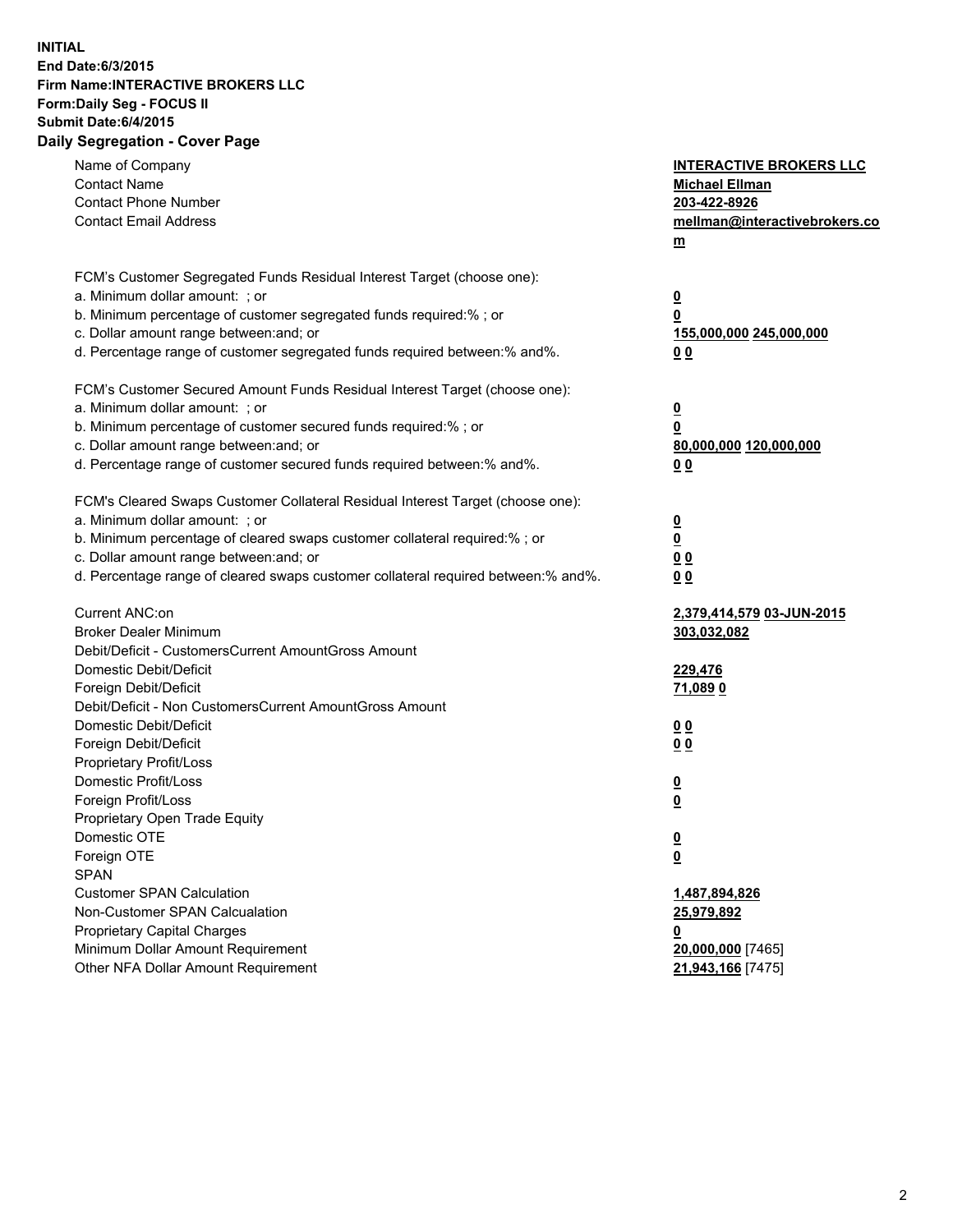## **INITIAL End Date:6/3/2015 Firm Name:INTERACTIVE BROKERS LLC Form:Daily Seg - FOCUS II Submit Date:6/4/2015 Daily Segregation - Secured Amounts**

|            | Foreign Futures and Foreign Options Secured Amounts                                         |                                    |
|------------|---------------------------------------------------------------------------------------------|------------------------------------|
|            | Amount required to be set aside pursuant to law, rule or regulation of a foreign            | $0$ [7305]                         |
|            | government or a rule of a self-regulatory organization authorized thereunder                |                                    |
| 1.         | Net ledger balance - Foreign Futures and Foreign Option Trading - All Customers             |                                    |
|            | A. Cash                                                                                     | 597,880,544 [7315]                 |
|            | B. Securities (at market)                                                                   | $0$ [7317]                         |
| 2.         | Net unrealized profit (loss) in open futures contracts traded on a foreign board of trade   | -817,920 [7325]                    |
| 3.         | Exchange traded options                                                                     |                                    |
|            | a. Market value of open option contracts purchased on a foreign board of trade              | 106,732 [7335]                     |
|            | b. Market value of open contracts granted (sold) on a foreign board of trade                | -126,785 [7337]                    |
| 4.         | Net equity (deficit) (add lines 1.2. and 3.)                                                | 597,042,571 [7345]                 |
| 5.         | Account liquidating to a deficit and account with a debit balances - gross amount           | 71,089 [7351]                      |
|            | Less: amount offset by customer owned securities                                            | 0 [7352] 71,089 [7354]             |
| 6.         | Amount required to be set aside as the secured amount - Net Liquidating Equity              | 597,113,660 [7355]                 |
|            | Method (add lines 4 and 5)                                                                  |                                    |
| 7.         | Greater of amount required to be set aside pursuant to foreign jurisdiction (above) or line | 597,113,660 [7360]                 |
|            | 6.                                                                                          |                                    |
|            | FUNDS DEPOSITED IN SEPARATE REGULATION 30.7 ACCOUNTS                                        |                                    |
| 1.         | Cash in banks                                                                               |                                    |
|            | A. Banks located in the United States                                                       | 174,688 [7500]                     |
|            | B. Other banks qualified under Regulation 30.7                                              | 0 [7520] 174,688 [7530]            |
| 2.         | Securities                                                                                  |                                    |
|            | A. In safekeeping with banks located in the United States                                   | 532,890,256 [7540]                 |
|            | B. In safekeeping with other banks qualified under Regulation 30.7                          | 0 [7560] 532,890,256 [7570]        |
| 3.         | Equities with registered futures commission merchants                                       |                                    |
|            | A. Cash                                                                                     | $0$ [7580]                         |
|            | <b>B.</b> Securities                                                                        | $0$ [7590]                         |
|            | C. Unrealized gain (loss) on open futures contracts                                         | $0$ [7600]                         |
|            | D. Value of long option contracts                                                           | $0$ [7610]                         |
|            | E. Value of short option contracts                                                          | 0 [7615] 0 [7620]                  |
| 4.         | Amounts held by clearing organizations of foreign boards of trade                           |                                    |
|            | A. Cash                                                                                     | $0$ [7640]                         |
|            | <b>B.</b> Securities                                                                        | $0$ [7650]                         |
|            | C. Amount due to (from) clearing organization - daily variation                             | $0$ [7660]                         |
|            | D. Value of long option contracts                                                           | $0$ [7670]                         |
|            | E. Value of short option contracts                                                          | 0 [7675] 0 [7680]                  |
| 5.         | Amounts held by members of foreign boards of trade                                          |                                    |
|            | A. Cash                                                                                     | 214,400,151 [7700]                 |
|            | <b>B.</b> Securities                                                                        | $0$ [7710]                         |
|            | C. Unrealized gain (loss) on open futures contracts                                         | 4,593,681 [7720]                   |
|            | D. Value of long option contracts                                                           | 106,746 [7730]                     |
|            | E. Value of short option contracts                                                          | -126,791 [7735] 209,786,425 [7740] |
| 6.         | Amounts with other depositories designated by a foreign board of trade                      | 0 [7760]                           |
| 7.         | Segregated funds on hand                                                                    | $0$ [7765]                         |
| 8.         | Total funds in separate section 30.7 accounts                                               | 742,851,369 [7770]                 |
| 9.         | Excess (deficiency) Set Aside for Secured Amount (subtract line 7 Secured Statement         | 145,737,709 [7380]                 |
|            | Page 1 from Line 8)                                                                         |                                    |
| 10.<br>11. | Management Target Amount for Excess funds in separate section 30.7 accounts                 | 80,000,000 [7780]                  |
|            | Excess (deficiency) funds in separate 30.7 accounts over (under) Management Target          | 65,737,709 [7785]                  |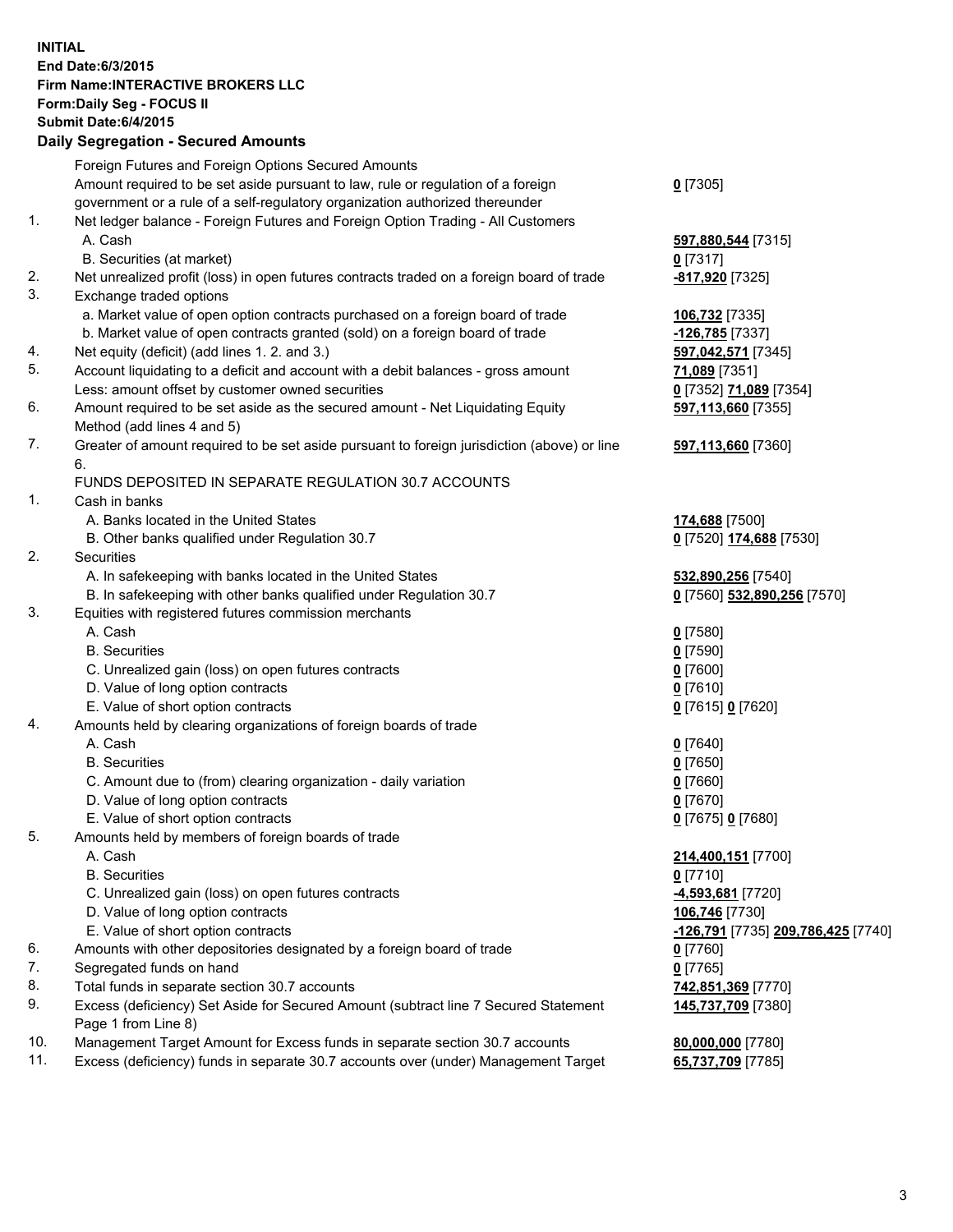**INITIAL End Date:6/3/2015 Firm Name:INTERACTIVE BROKERS LLC Form:Daily Seg - FOCUS II Submit Date:6/4/2015 Daily Segregation - Segregation Statement** SEGREGATION REQUIREMENTS(Section 4d(2) of the CEAct) 1. Net ledger balance A. Cash **2,663,476,047** [7010] B. Securities (at market) **0** [7020] 2. Net unrealized profit (loss) in open futures contracts traded on a contract market **-77,175,542** [7030] 3. Exchange traded options A. Add market value of open option contracts purchased on a contract market **140,443,456** [7032] B. Deduct market value of open option contracts granted (sold) on a contract market **-213,883,562** [7033] 4. Net equity (deficit) (add lines 1, 2 and 3) **2,512,860,399** [7040] 5. Accounts liquidating to a deficit and accounts with debit balances - gross amount **229,476** [7045] Less: amount offset by customer securities **0** [7047] **229,476** [7050] 6. Amount required to be segregated (add lines 4 and 5) **2,513,089,875** [7060] FUNDS IN SEGREGATED ACCOUNTS 7. Deposited in segregated funds bank accounts A. Cash **245,047,609** [7070] B. Securities representing investments of customers' funds (at market) **1,503,554,862** [7080] C. Securities held for particular customers or option customers in lieu of cash (at market) **0** [7090] 8. Margins on deposit with derivatives clearing organizations of contract markets A. Cash **14,691,147** [7100] B. Securities representing investments of customers' funds (at market) **114,093,551** [7110] C. Securities held for particular customers or option customers in lieu of cash (at market) **0** [7120] 9. Net settlement from (to) derivatives clearing organizations of contract markets **738,746** [7130] 10. Exchange traded options A. Value of open long option contracts **2,785,236** [7132] B. Value of open short option contracts **-8,947,068** [7133] 11. Net equities with other FCMs A. Net liquidating equity **-52,606,433** [7140] B. Securities representing investments of customers' funds (at market) **882,999,220** [7160] C. Securities held for particular customers or option customers in lieu of cash (at market) **0** [7170] 12. Segregated funds on hand **0** [7150] 13. Total amount in segregation (add lines 7 through 12) **2,702,356,870** [7180] 14. Excess (deficiency) funds in segregation (subtract line 6 from line 13) **189,266,995** [7190] 15. Management Target Amount for Excess funds in segregation **155,000,000** [7194] 16. Excess (deficiency) funds in segregation over (under) Management Target Amount **34,266,995** [7198]

Excess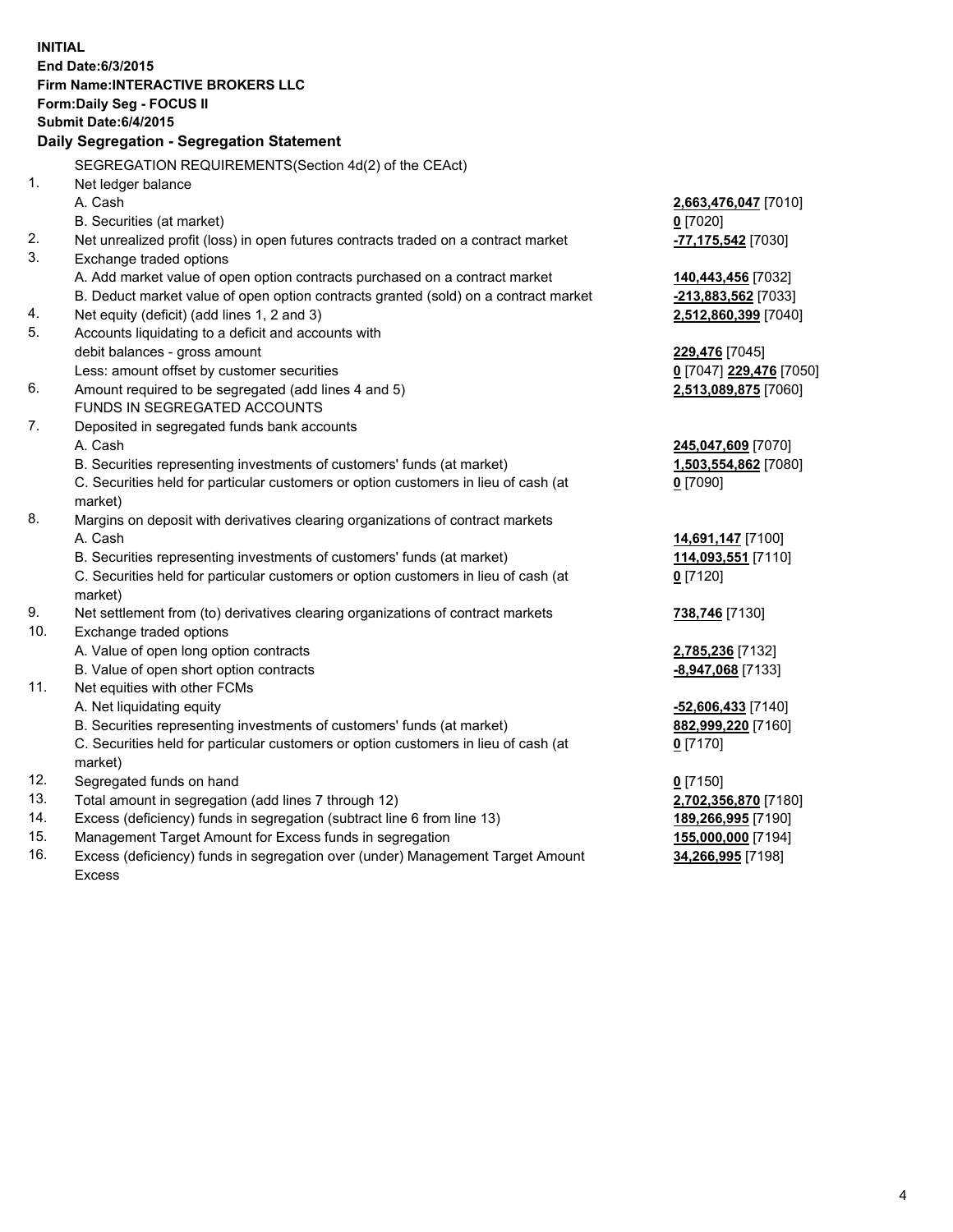## **INITIAL End Date:6/3/2015 Firm Name:INTERACTIVE BROKERS LLC Form:Daily Seg - FOCUS II Submit Date:6/4/2015 Daily Segregation - Supplemental**

| $\blacksquare$ | Total gross margin deficiencies - Segregated Funds Origin                                                                        | 8,346,488 [9100] |
|----------------|----------------------------------------------------------------------------------------------------------------------------------|------------------|
| $\blacksquare$ | Total gross margin deficiencies - Secured Funds Origin                                                                           | 3,299,070 [9101] |
| $\blacksquare$ | Total gross margin deficiencies - Cleared Swaps Customer Collateral Funds Origin                                                 | $0$ [9102]       |
| $\blacksquare$ | Total gross margin deficiencies - Noncustomer and Proprietary Accounts Origin                                                    | $0$ [9103]       |
| $\blacksquare$ | Total number of accounts contributing to total gross margin deficiencies - Segregated<br>Funds Origin                            | 126 [9104]       |
| $\blacksquare$ | Total number of accounts contributing to total gross margin deficiencies - Secured<br>Funds Origin                               | 108 [9105]       |
| $\blacksquare$ | Total number of accounts contributing to the total gross margin deficiencies - Cleared<br>Swaps Customer Collateral Funds Origin | $0$ [9106]       |
| $\blacksquare$ | Total number of accounts contributing to the total gross margin deficiencies -<br>Noncustomer and Proprietary Accounts Origin    | $0$ [9107]       |
| ۰              | Upload a copy of the firm's daily margin report the FCM uses to issue margin calls<br>which corresponds with the reporting date. |                  |

20150603 Commodity Margin Deficiency Report Upload.xlsx